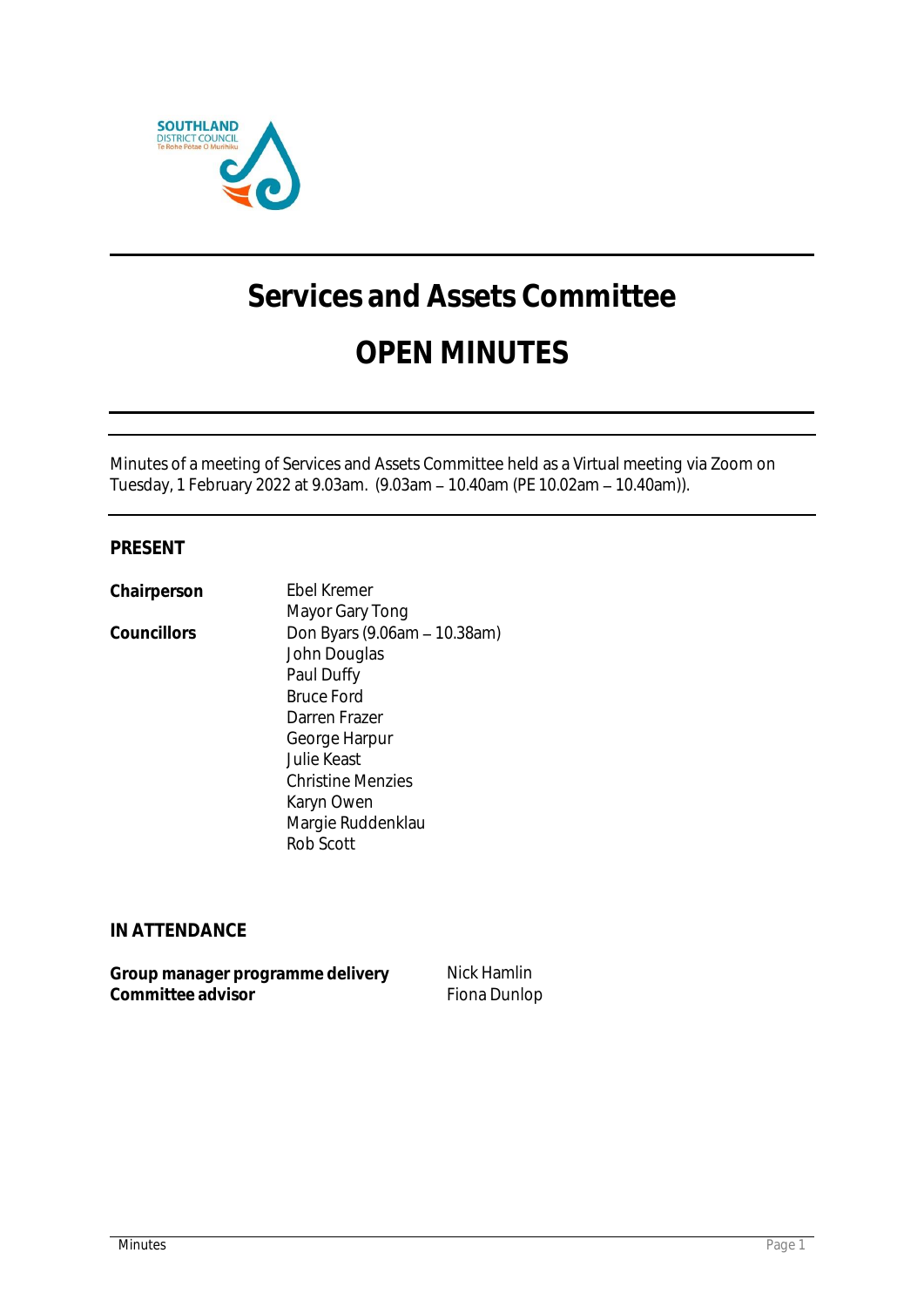

**1 Apologies** 

There were no apologies.

**2 Leave of absence** 

There were no requests for leave of absence.

**3 Conflict of interest**

There were no conflicts of interest declared.

**4 Public forum**

There was no public forum.

**5 Extraordinary/urgent items**

There were no extraordinary/urgent items.

**6 Confirmation of minutes**

**Resolution**

Moved Chairperson Kremer, seconded Cr Menzies **and resolved:**

**That the Services and Assets Committee confirms the minutes of the meeting held on 23 November 2021 as a true and correct record the meeting.**

#### **Reports**

**7.1 Downer Water and Wastewater Maintenance Contract 10/01 - monthly report for November 2021**

**Record No: R/22/1/1077**

Manager contracts, water and waste - Bill Witham was in attendance for this item.

Mr Witham advised the purpose of the report is to update the committee on the progress of the Downer contract 10/01 for delivery of water and wastewater services to council for the Southland District.

(During discussion on the report Councillor Byars joined the meeting at 9.06am.)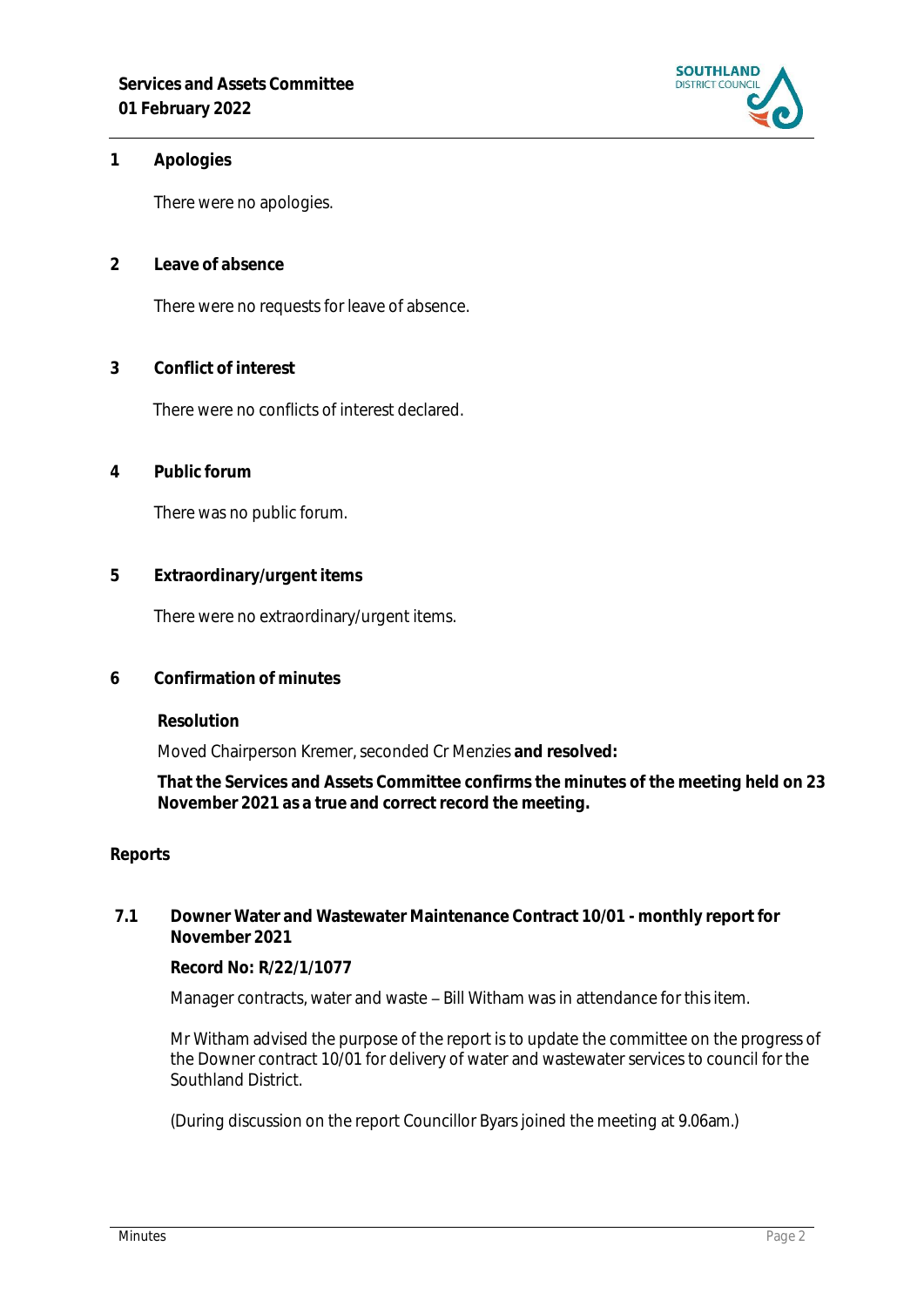

#### **Resolution**

Moved Chairperson Kremer, seconded Cr Menzies **and resolved:**

**That the Services and Assets Committee:**

#### receives the report titled "Downer Water and Wastewater Maintenance **a)** Contract 10/01 - **monthly report for November 2021" dated** 21 January 2022.

**7.2 Road operations - November 2021**

**Record No: R/21/11/62462**

Strategic manager transport – Hartley Hare was in attendance for this item.

Mr Hare advised the purpose of this report is to update the committee on the progress of the major roading contracts and provide the necessary context to the 2021/2022 budget.

**Resolution**

Moved Chairperson Kremer, seconded Cr Scott **and resolved:**

**That the Services and Assets Committee:**

- a) receives the report titled "Road operations November 2021" dated 21 **January 2022.**
- **7.3 Services and Assets Programme Report**

**Record No: R/21/12/63970**

Project delivery manager - Brendan Gray was in attendance for this item.

**Resolution**

Moved Chairperson Kremer, seconded Cr Harpur **and resolved:**

**That the Services and Assets Committee:**

- a) receives the report titled "Services and Assets Programme Report" dated 24 **January 2022.**
- **7.4 Health and Safety Update**

**Record No: R/22/1/626**

Health, Safety & Wellbeing Advisor - Teri Black was in attendance for this item.

Mrs Black advised that the purpose of the report was to provide an update on health and safety related events and activity over the last quarter.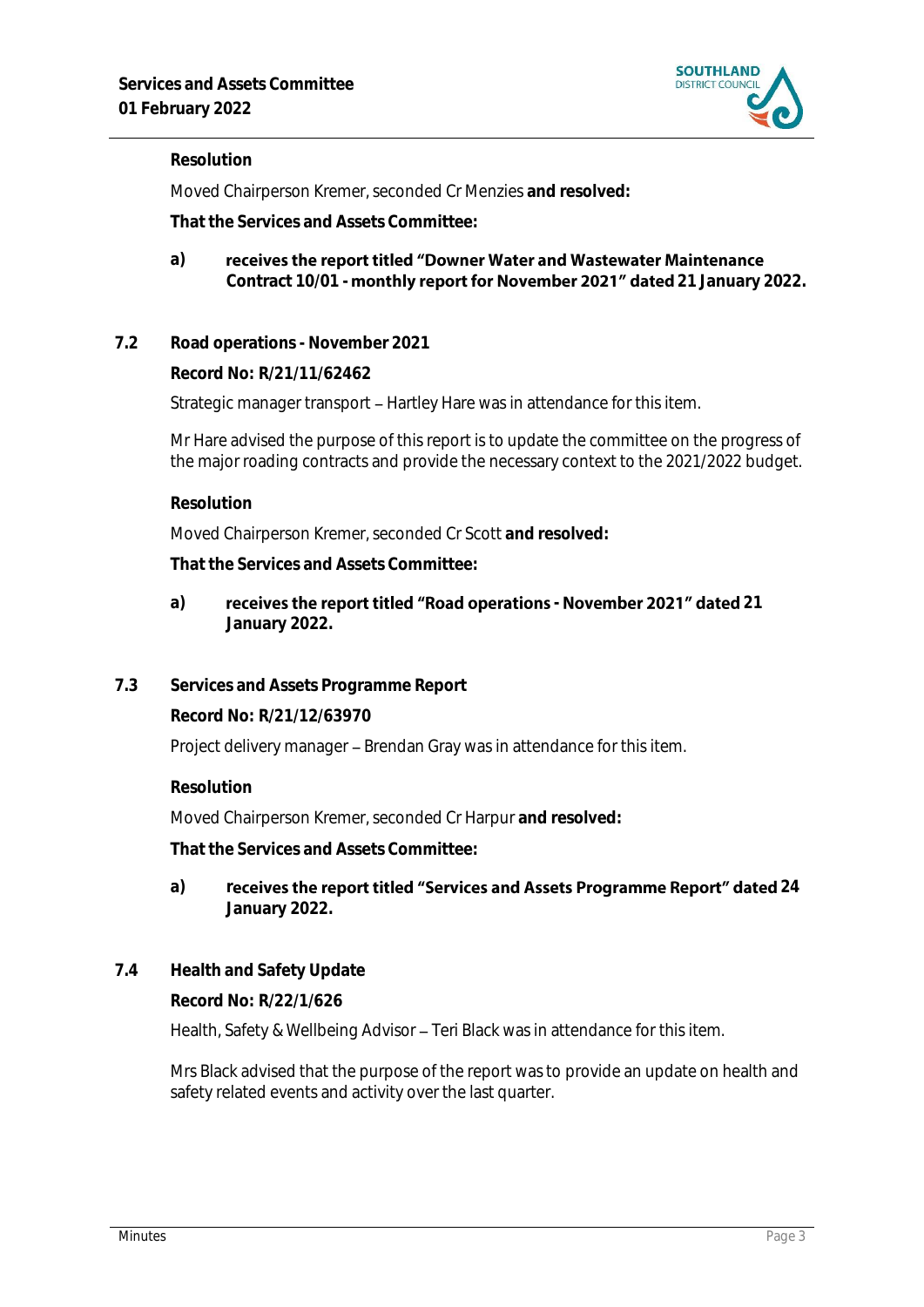

#### **Resolution**

Moved Chairperson Kremer, seconded Cr Scott **and resolved:**

**That the Services and Assets Committee:**

- a) **receives the report titled "Health and Safety Update" dated 21 January 2022.**
- **b) determines that this matter or decision be recognised as not significant in terms of section 76 of the Local Government Act 2002.**
- **c) determines that it has complied with the decision-making provisions of the Local Government Act 2002 to the extent necessary in relation to this decision; and in accordance with section 79 of the act determines that it does not require further information, further assessment of options or further analysis of costs and benefits or advantages and disadvantages prior to making a decision on this matter.**

### **Public excluded**

**Exclusion of the public: Local Government Official Information and Meetings Act 1987**

**Resolution**

Moved Chairperson Kremer, seconded Cr Byars **and resolved:**

**That the public be excluded from the following part(s) of the proceedings of this meeting.**

**C8.1 Southland Road Revenue and Expenditure Report**

**The general subject of each matter to be considered while the public is excluded, the reason for passing this resolution in relation to each matter, and the specific grounds under section 48(1) of the Local Government Official Information and Meetings Act 1987 for the passing of this resolution are as follows:**

| General subject of each matter to be             | Reason for passing this resolution in                                                                                                                                          | Ground(s) under section 48(1) for the                                                                                                                                                                               |
|--------------------------------------------------|--------------------------------------------------------------------------------------------------------------------------------------------------------------------------------|---------------------------------------------------------------------------------------------------------------------------------------------------------------------------------------------------------------------|
| considered                                       | relation to each matter                                                                                                                                                        | passing of this resolution                                                                                                                                                                                          |
| Southland Road Revenue and<br>Expenditure Report | $s7(2)(h)$ - the withholding of the<br>information is necessary to enable the<br>local authority to carry out, without<br>prejudice or disadvantage,<br>commercial activities. | That the public conduct of the whole<br>or the relevant part of the<br>proceedings of the meeting would be<br>likely to result in the disclosure of<br>information for which good reason<br>for withholding exists. |

That the Great South GM Strategic Projects – Steve Canny be permitted to remain at this meeting, after the public has been excluded, because of their knowledge of the items C8.1 Southland Road Revenue and Expenditure Report*.* This knowledge, which will be of assistance in relation to the matters to be discussed, is relevant to those matters because of their knowledge on the issue being discussed.

The public were excluded at 10.02am.

(Councillor Byars left the meeting at 10.38am.)